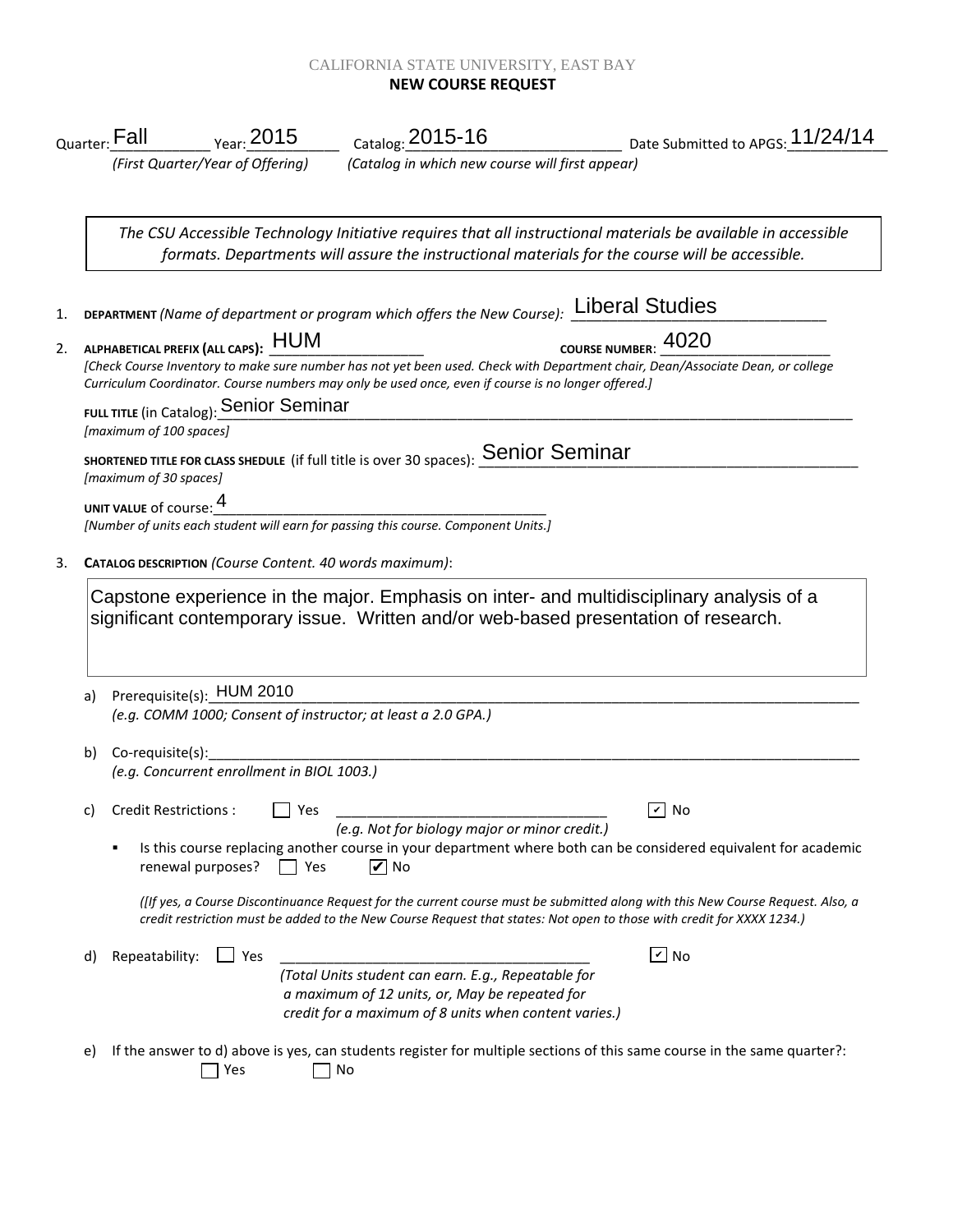- f) Cross-listing:  $\Box$  Yes **V** No
	- If yes, list primary and secondary departments. Primary: \_\_\_\_\_\_\_\_\_\_\_\_\_\_\_\_\_\_\_\_\_\_\_ Secondary: *(A New Course Request must be submitted for each of the two departments. Cross-listed courses are those that are identical, except for the course prefix.)*
- g) Dual-listing:  $\Box$  Yes **V** No
	- *(If yes, list the upper-division course number and title if this new course is at the graduate level or list the graduate*  course number and title if this new course is at the upper-division level. If both the upper-division and the *graduate level courses are being proposed at the same time, a New Course Request form must be submitted for each of the two courses.)*

Upper-division or Graduate level: Course # and Title \_\_\_\_\_\_\_\_\_\_\_\_\_\_\_\_\_\_\_\_\_\_\_\_\_\_\_

- h) Miscellaneous Course Fee:  $\Box$  Yes. Fee amount: \$ (If Yes, approval must be obtained from the Campus Fee Advisory Committee, which is handled by the Office of the VP, Administration and Finance. Note: all miscellaneous course fees under \$50 are covered by the A2E2 fee paid by students.)  $\sqrt{v}$  No
- i) Grading Pattern:  $\Box$  ABC/NC  $\Box$  CR/NC only  $\Box$  A-F or CR/NC (student choice)  $\sqrt{ }$  A-F only
- j) Hours/Week of Lecture:  $\frac{4}{1}$  (If no activity or lab, entire unit value from #2 above is placed here.) Non-Activity/lab units: \_\_\_\_\_\_\_\_\_\_\_(If there is an activity or lab component, then list only the non-activity/lab units here.)
- k) Hours/Week of Activity or Lab (if applicable): Activity/Lab units: \_\_\_\_\_\_\_\_\_ (If there is an activity or lab component, then list only the activity/lab units here). If no activity or lab, indicate "None": none
- I) Taught entirely on-line, on-ground, or hybrid (both): [On-line [On-ground [O] Hybrid (both online and on-ground) If the answer is on-line or hybrid, also respond to the additional three questions below:
	- i. Describe the strategies for teaching this course either in an on-line or hybrid format. (Discuss the instructional methods for offering the course(s) content in an online or hybrid format)

Focus of the course will be the final project, which will consist of a written component and a web-based presentation. Project parameters can be set up online or in class and will build on skills developed in HUM 2010 and elsewhere in the LBST major. Student guidance can be provided through Blackboard discussion or (for hybrid delivery) in class

ii. Describe the experience, support and/or training available for the faculty members who will teach this online or hybrid course. (Discuss how you will ensure that faculty will know how to teach online or in a hybrid format.)

The instructor will take advantage of the resources in the History Department (e.g. the new Digital History lab and the assistance of faculty members already running successful online courses) and the expertise and training available on campus.

iii. Assessment of online and hybrid courses. (Discuss how your department will assess the quality of the online and/or hybrid instruction to ensure it is equal or superior to your on-ground instruction). **Note: Assessment of learning is NOT addressed through student evaluations.**

The reason for instituting this course is to measure student success in achieving the program's SLOs. Course assignments are designed to assess all LBST SLOs. The project will be based on a contemporary issue (SLO 1, 5) in the student's depth-of-study requirement (SLO 2), but will incorporate other fields, demonstrating persuasive communication and independent thinking (SLOs 3, 4). Faculty will complete a rubric to assess aggregate achievement for students in the major.

m) Offered on state-support or self-support:  $\boxed{\checkmark}$  State-Support  $\boxed{\phantom{\checkmark}}$  Self-Support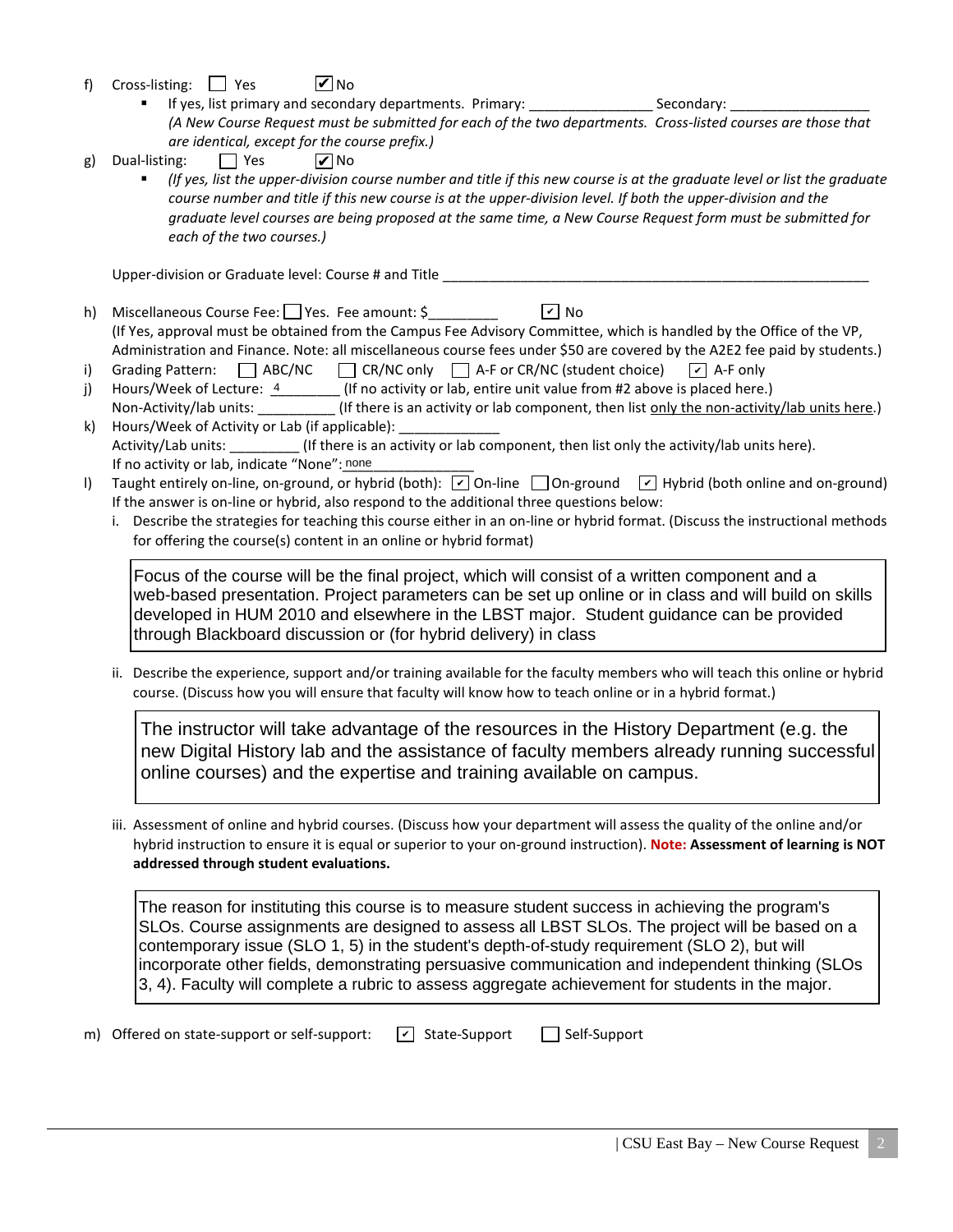## 4. **COURSE INVENTORY DATA**

*(All information needed to complete #4 can be found in Appendix B, Course Classification System and Faculty Workload Formula. Once you decide on the Instructional Format, the remaining information is based on the corresponding Course Classification Number and falls neatly into place. If the course contains an activity or lab component, in addition to a lecture, discussion, or seminar component, be sure to list both components and indicate the appropriate hours/week in "j" and "k" above.)*

| <b>CSU Course Classification System</b><br>and Faculty Workload Formula |                                                                                                                                                                                                                                                | <b>First</b><br>Component | Second<br>Component |
|-------------------------------------------------------------------------|------------------------------------------------------------------------------------------------------------------------------------------------------------------------------------------------------------------------------------------------|---------------------------|---------------------|
| a.                                                                      | <b>Instructional Format</b>                                                                                                                                                                                                                    | lecture/discussion        |                     |
| b.                                                                      | <b>Course Classification Number</b>                                                                                                                                                                                                            |                           |                     |
| $C_{\bullet}$                                                           | Class Hours/Week [Instructor Contact Hours]                                                                                                                                                                                                    |                           |                     |
| d.                                                                      | Student Credit Units [Component units/Units earned]                                                                                                                                                                                            |                           |                     |
| e.                                                                      | Workload K-factor [based on CS#]                                                                                                                                                                                                               | 1 ()                      |                     |
| f.                                                                      | Weighted Teaching Units [component units $X$ K-factor; d $X$ e =                                                                                                                                                                               |                           |                     |
| g.                                                                      | Normal Limit/Capacity [based on CS#. Note: Courses approved by<br>the GE Subcommittee of CIC to satisfy GE Area C4 or D4 must<br>have an enrollment capacity of 40. This maximum capacity is<br>temporary and will again be reviewed in 2012.] | 50                        |                     |

5. **GENERAL EDUCATION-BREADTH REQUIREMENT(S), U.S. HISTORY-INSTITUTIONS REQUIREMENT, UNIVERSITY WRITING SKILLS REQUIREMENT** to be satisfied.  $\Box$  Yes  $\sqrt{V}$  No

 (If yes, list Area and Subarea, if appropriate for GE and Category for the Code. Refer to the GE Chapter in this manual for an explanation of the procedure for getting this course approved for GE or the Code Requirement. Refer to the University Writing Skills Chapter in this manual for an explanation of the procedure for getting this course approved for the UWSR.)

6. **JUSTIFICATION FOR/PURPOSE OF** the proposed new course: [Why does this course need to be added? Will this course be used in one of your existing majors, options, minors, or certificates? If so, which one and how? Will the major, option, minor, or certificate need to be revised as a result of the addition of this course?]

Currently all LBST courses are offered by other departments; there is no introductory course or capstone, which makes assessment difficult. This course is designed to serve as a capstone for the major and to provide an end point at which student progress can be assessed. It is being proposed in conjunction with HUM 2010, an introductory course, as part of the revision of the LBST major.

7. List of all **Student Learning Outcomes** (SLOs) for this new course.

- 1. apply the broad knowledge of an educated generalist and the critical methods of different disciplines to contemporary issues of self, society, and nature
- 2. demonstrate deep understanding of the principles and methods of at least one specialized subject area or discipline
- 3. communicate ideas clearly and persuasively orally and in writing
- 4. demonstrate independent thinking tempered by respect for others and the environment
- 5. work individually and collaboratively to promote social justice through an appreciation of diversity and a commitment to democratic values

Students will